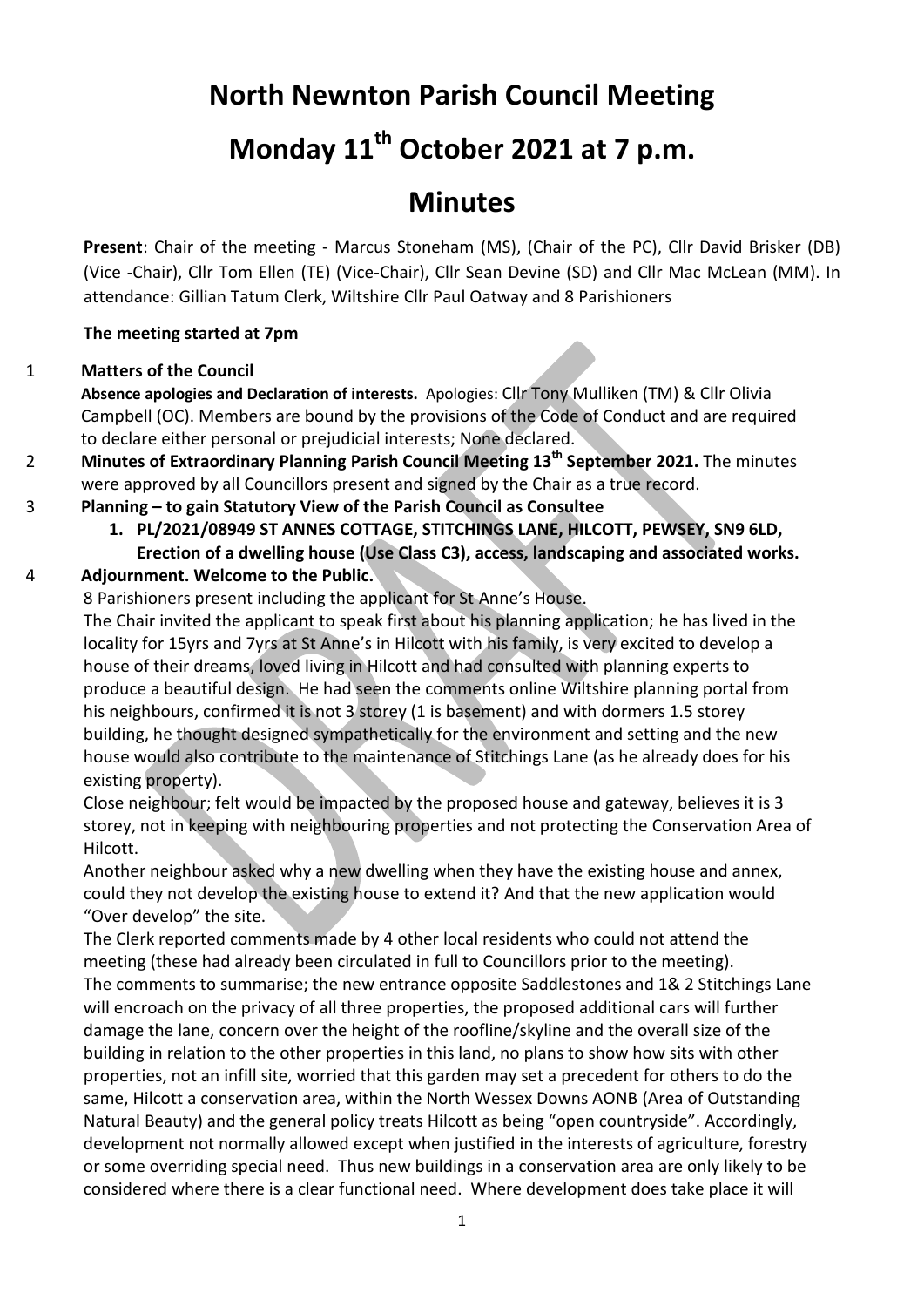be important to ensure that new buildings do not visually cramp or overcrowd existing buildings where are usually found widely spaced apart or set in their own grounds. The access to the proposed house would result in more vehicular movement and damage and loss of privacy to the houses opposite. A new construction will have a negative impact on the visual skyline of the surrounding properties and of the vista of the village as a whole. Uncovering of unknown historical earthworks or artefacts during the construction due to proximity to ancient footpath/byway.

Further details had been circulated to the Councillors from the previous landowner of part of the application site with comments (duplicating already stated) but another matter which is not a planning consideration covering a restrictive covenant.

#### 5 **PL/2021/08949 ST ANNES COTTAGE, STITCHINGS LANE, HILCOTT, PEWSEY, SN9 6LD, Erection of a dwelling house (Use Class C3), access, landscaping and associated works.**

The Chair read out informal comments from the planning officer dealing with this application from Wiltshire Council; 1. Covenants – whilst this may be existing and ultimately affect the applicants actually going ahead and building the property  $-$  it is NOT A PLANNING MATTER (Wiltshire Planning can still give Planning permission even with this in place; it will just be noted in the officer's report). 2. Infill – Core Policy 18 – he's advice is that it will be difficult to argue that this is not infill development due to the fact there are existing properties either side of the proposed location, Hilcott whilst a village has non-linear development and has housing already around Stitchings Lane. The issue is also whether the site can accommodate (1-4 properties) and not materially affect the plot of the current house at St Anne's by dividing the garden – in his opinion the remaining plot for St Anne's is in keeping with neighbouring properties. 3. It therefore comes down to Core policy 57; scale and appearance – and visual impact on neighbours – looking at proposed heights, materials used, landscaping proposed 4. Access and impact on the BOAT/Stitchings Lane – he will be advised by highways is the proposed access safe and suitable for the proposed use?

With regard to the impact and upkeep – he could ask for a Construction Management Plan (if permitted) during building the delivery vehicles to use sensible vehicles for the surface, not to obstruct other users of the lane, also visually show the lane condition before construction and afterwards to repair any damage created.

County Councillor Paul Oatway was then invited to speak who outlined the main policy guidance in detail that should be taken into account; covering Policy 2 Infill, the new Planning Framework guidance which allowed presumption in favour of sustainable development, AONB's and Conservation Areas.

The Chair then invited all Councillors for their views; (main points summarised) Cllr MM; AONB, Conservation Area; should not visually cramp existing buildings. In his opinion not infill as stated in Core policy 2 as part of an existing garden and an amenity area, concerned about the Ridge Height (no details given) and worried visual appearance noting basement on sloping land, size of the development out of keeping with the surrounding properties, bigger footprint than existing St Anne's House and cottages opposite, in his opinion amounted to a 1.5 storey property but overbearing size and would have a detrimental visual impact impact. Object as a Conservation Area.

Cllr TE; asked if any pre-application advice (none), worried about site, mass and impact on conservation area, felt proposal was overbearing, could not see economic benefit (didn't think argument in application was that much money), did not think the benefits outweighed the impacts, worried about planning history; apparent change of use from agricultural land to garden was their planning for this and for garden outside the curtilage of the property, planning history of the annex, thought ecology and landscape impact detrimental and therefore conclusion to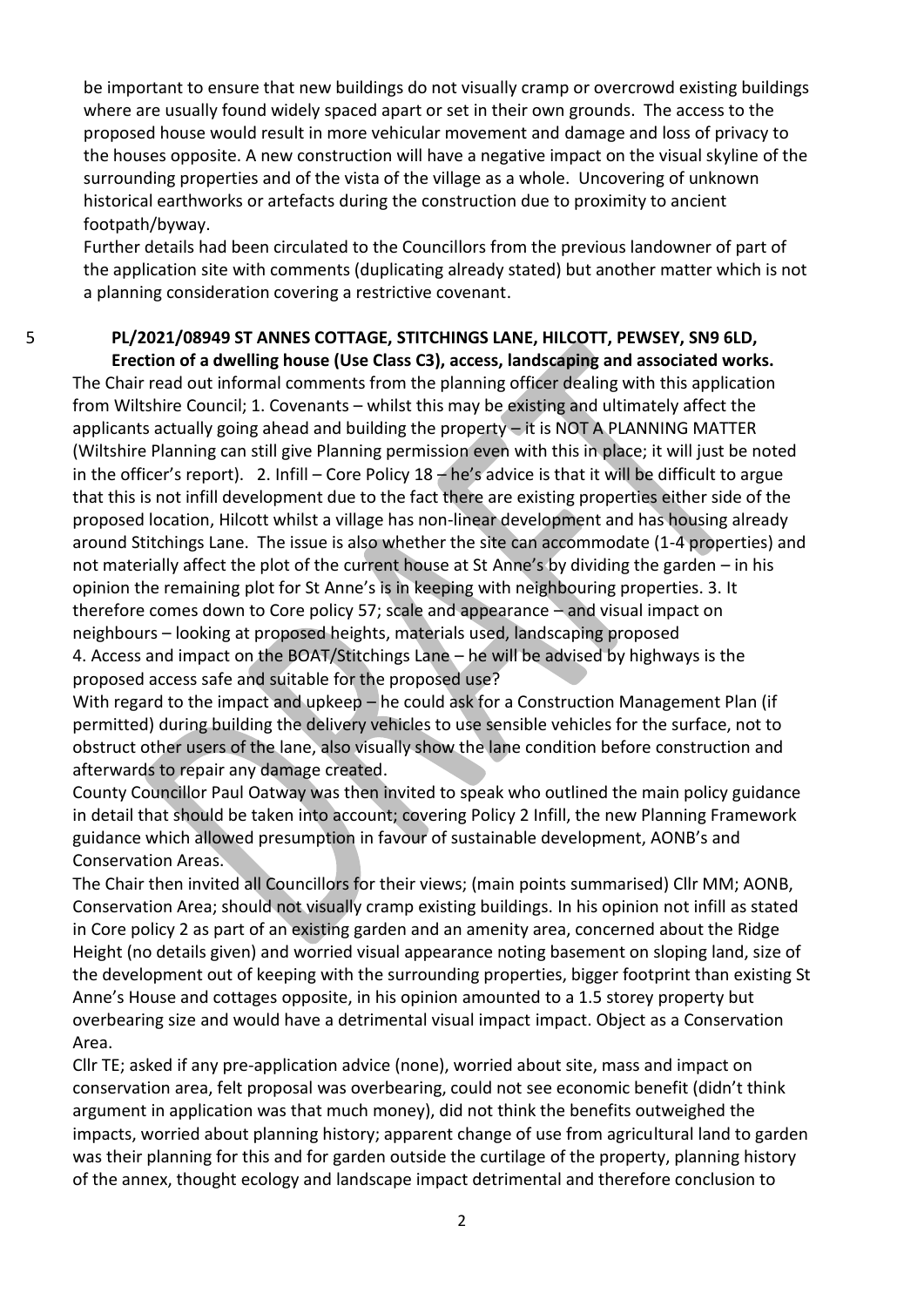object.

Cllr SD also concerned about the overall size, worried about the access from a privately maintained road, did not also think as infill but a well maintained garden and again worried about the scale and height of the new house as nothing indicated on plans. Object.

Cllr DB did think the house was quite large proposed, mass on the skyline, and difficult to get a scale of it from the plans submitted, did believe it could be considered as "infill "as properties already adjacent to it and the existing plot of St Anne's could stand alone, worried about the use of the lane itself as problems with traffic already in Hilcott and not an existing adequate surface for Stitchings Lane. He did however think it was a house for an existing family in Hilcott and he would support them to live in Hilcott but overall concerned about the mass and impact on the skyline of the current proposal.

Chair Cllr MS; he liked the design, he didn't think the height would affect neighbours views, maybe some impact on sunlight?, no issues on noise, smell or pollution, access and traffic; maybe some impact on local houses, ecology/landscape no impacts, economic; he thought it would increase the value of neighbouring properties from the development, planning history no real issues and in conclusion no objections to the proposal.

Overall majority decision to object; **North Newnton Parish Council resolved "by majority in respect of planning application reference PL/2021/08949 to object to the proposal. The following grounds were noted by majority; it is against Wiltshire Core Policy 2; the PC do not consider the proposed development to be "infill", they object to the excessive mass and scale of the proposed house (there is no indication of ridge height from the original ground level and particularly significant as situated on sloping ground with a proposed basement), the proposed footprint also exceeds neighbouring properties of 1 & 2 Stitchings Lane and the existing St Anne's house so will stand alone as a much larger property in this part of the Village. The PC believes that the designated Conservation Area status for Hilcott (Kennet District Council designated Hilcott Conservation Area, 1994) still applies and this proposal will be detrimental to it; It is concluded that the presented (alleged) benefits with the proposal do not outweigh the harm caused by the development to the Conservation area".** 

**Some additional advisory comments; the PC would like to ensure that the case officer does visit the locality to see the proposal in the context of the Village. The PC also wants to highlight that it is concerned of the planning history associated with this property as part of the garden is outside the existing curtilage and whilst some agricultural land was purchased (with a covenant restricting development) it is not clear that this was duly applied for change of use from agricultural to use as garden. The PC would like confirmed that the correct planning status is in place and whilst a restrictive covenant does not preclude planning permission being granted it would highlight that this should be mentioned in the Wiltshire Council planning officers report. Action: Clerk to notify Wiltshire Council** 

- 6 **Planning – to gain Statutory View of the Parish Council as Consultee 2. PL/2021/085570 3 MARTINS CLOSE, BOTTLESFORD, PEWSEY, SN9 6LP Proposed Two Storey Side Extension, Single Storey Rear Extension, New front Porch and Internal Alterations** No Parishioners questions nor the applicant present
- 7 Clerk read out comments from Cllr TM who had been to speak to residents around Martins Close, near to the proposed application site; no objections had been given to the proposals. Cllr DB had also spoken to additional residents further away from the Close and no negative comments.

Cllr SD had looked at the site and the details and he thought the proposed extension is minimal in compared to the plot and in keeping with the neighbouring properties.

All Councillors present unanimous in resolving "No objections" Action: Clerk to inform Wiltshire Council **Clerk Clerk** Clerk

**Clerk**